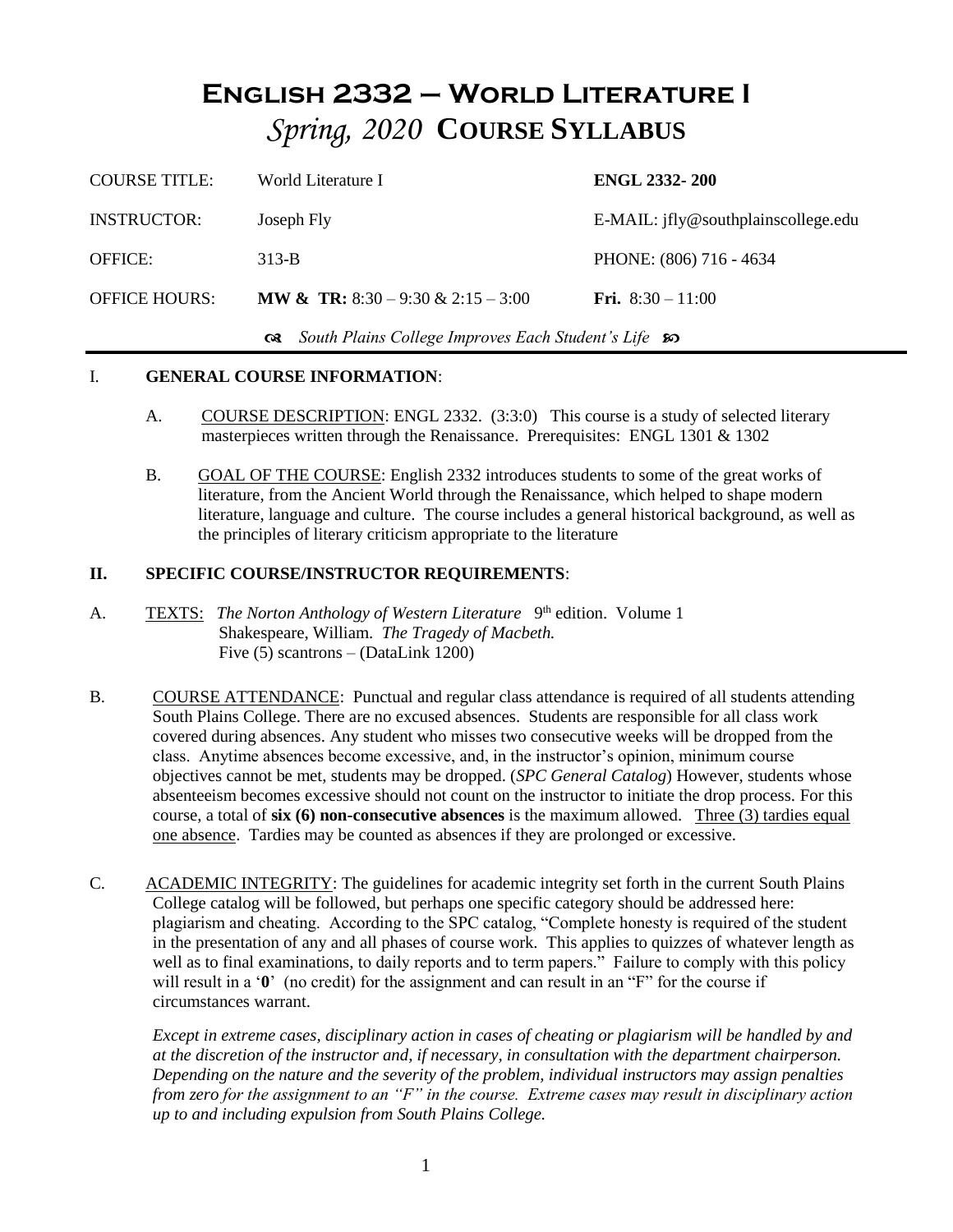D. GRADING POLICY: Final course grades will be calculated using the following percentages:

| 3 major exams @ 10% each         | 30\% |
|----------------------------------|------|
| 3 research papers @ 10% each 30% |      |
| Daily quizzes @ 1% each          | 10\% |
| Participation                    | 10%  |
| Final Exam                       | 20%  |

| <b>GRADING SCALE:</b> | $100-90=A$     | Superior      |
|-----------------------|----------------|---------------|
|                       | $89 - 80 = B$  | Above average |
|                       | $79 - 70 = C$  | Average       |
|                       | $69-60=$ D     | Poor          |
|                       | below $60 = F$ | Unacceptable  |
|                       |                |               |

*progress/repeat = PR (The PR grade will reflect satisfactory attendance, class participation, attitude, and effort throughout the semester. Effort in the class is considered to be completion of each assignment and documented use of on-going assistance from the instructor and the Student Assistance Center. Absences cannot exceed the equivalent of one week of class.)*

- F. ASSIGNMENTS/MAKE-UP TEST POLICY: All writing assignments must be completed and turned in no later than the assigned due date.
	- Late papers are not accepted.
	- Daily quizzes cannot be made up.
	- **-** Major tests should be made up as soon as reasonably possible.

#### G. STUDENT RESPONSIBILITIES

- 1. Attend class and be aware of announcements made in class.
- 2. Inform instructor of late arrival immediately after class.
- 3. Complete homework early enough to seek help if needed.
- 4. Be familiar with information in the syllabus, especially attendance, grading, and test policies.
- 5. Take care of personal needs before and after class.
- 6. Keep all electronic devices (iPods, cell phones, etc.) in 'mute' or 'off' mode, and out of sight. *TEXTING DURING CLASS IS ESPECIALLY PROHIBITED.*

7. Students are expected to assist in maintaining a classroom environment which is conducive to learning. Inappropriate behavior, including but not limited to any form of distracting or offensive attire or behavior in the classroom shall result in being dropped from the class.

8. All written assignments must clearly follow the assigned topic.

H. ADA STATEMENT: "Students with disabilities, including but not limited to physical, psychiatric or learning disabilities, who wish to request accommodations in this class should notify the Special Services Office early in the semester so that the appropriate arrangements may be made. In accordance with federal law, a student requesting accommodations must provide acceptable documentation of his/her disability to the Coordinator of Special Services. For more information, call or visit the Special Services Office in Bldg 8. Phone: 716-4675 or 716-4654*. https://myspc.southplainscollege.edu/ICS/Students/FYI/*

TEXAS LICENSE TO CARRY POLICY AT SOUTH PLAINS COLLEGE *http://www.southplainscollege.edu/campuscarry.php*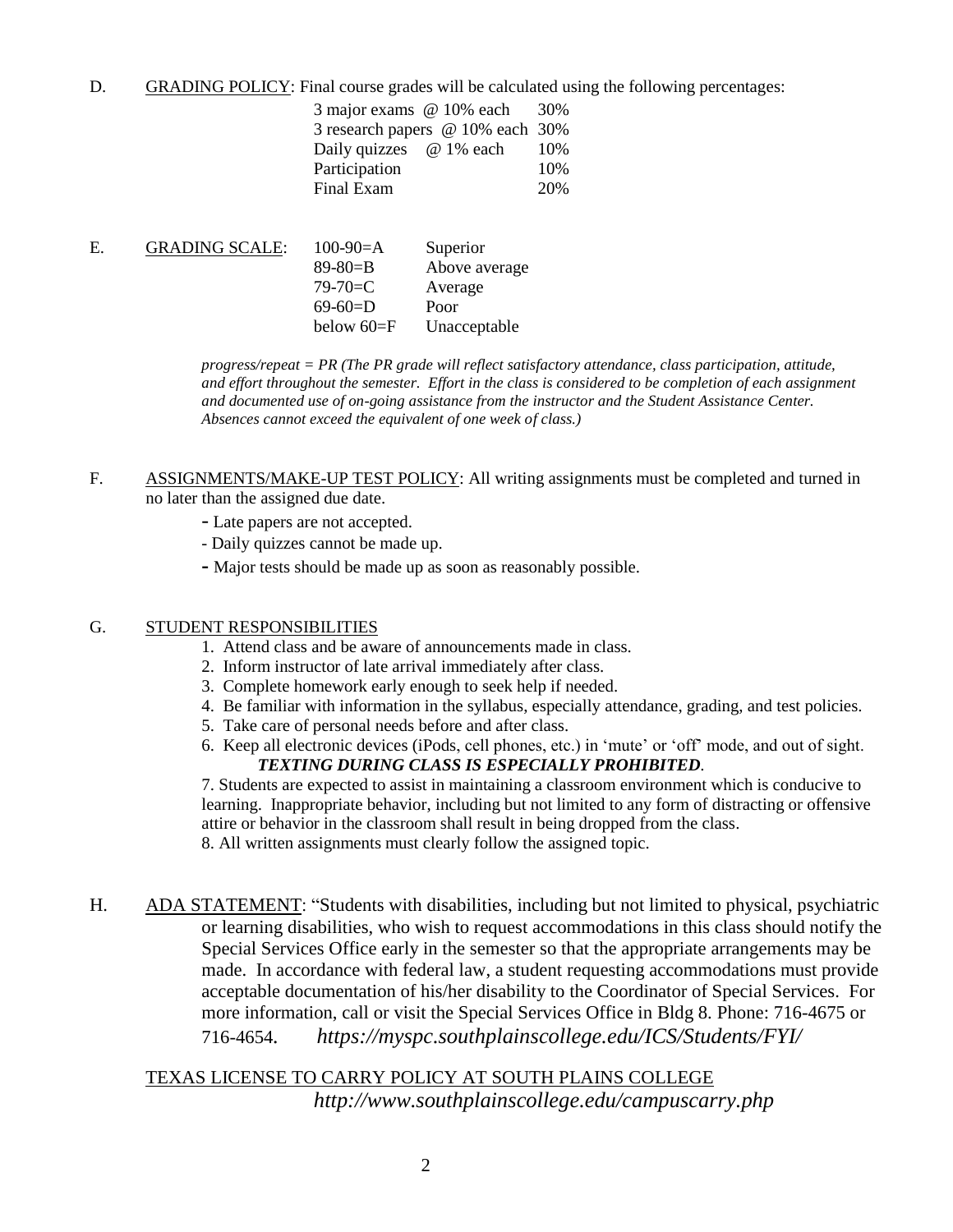#### CORE OBJECTIVES**:**

- **Communications skills**—to include effective written, oral and visual communication
- **Critical thinking skills**—to include creative thinking, innovation, inquiry, and analysis, evaluation and synthesis of information
- **Teamwork**—to include the ability to consider different points of view and to work effectively with others to support a shared purpose or goal
- **Personal Responsibility**—to include the ability to connect choices, actions, and consequences to ethical decision-making.

#### COURSE OBJECTIVES

*Upon successful completion of this course, a student will be able to:*

**1.** Develop and practice writing skills that are academically and professionally essential, utilizing clear, logical and concise information.

- **2.** Develop the skills necessary for writing a research paper, including:
	- a. Narrowing the focus to a manageable topic
	- b. Locating source material and taking accurate notes
	- c. Analyzing and evaluating material
	- d. Arranging and classifying material
	- e. Writing with clarity, accuracy and a sense of purpose
	- f. Correctly handling quotation and documentation.

**3**. Critically read an array of literature and evaluate it in terms of the ideas presented.

- a. Determine uses of standard vocabulary
- b. Interpret an assigned reading using literary theory

**4.** Read and discuss assigned plays, including *Macbeth* and *Oedipus the King.* Demonstrate a good understanding of the plot, characters and themes.

**5**. Read and discuss assigned short stories. Demonstrate a good understanding of the material, and be able to explain the story using a variety of literary theories, including economic theory, historical analysis, feminism, and deconstruction.

**6**. Read and discussed assigned poems. Demonstrate an understanding of the themes, and be able to explicate each poem using a variety of rhetorical devices, including metaphors, similes, alliteration, etc.

**7.** Complete assigned tests and demonstrate mastery of the material

INCLUSIVE ACCESS: Refer to the handout.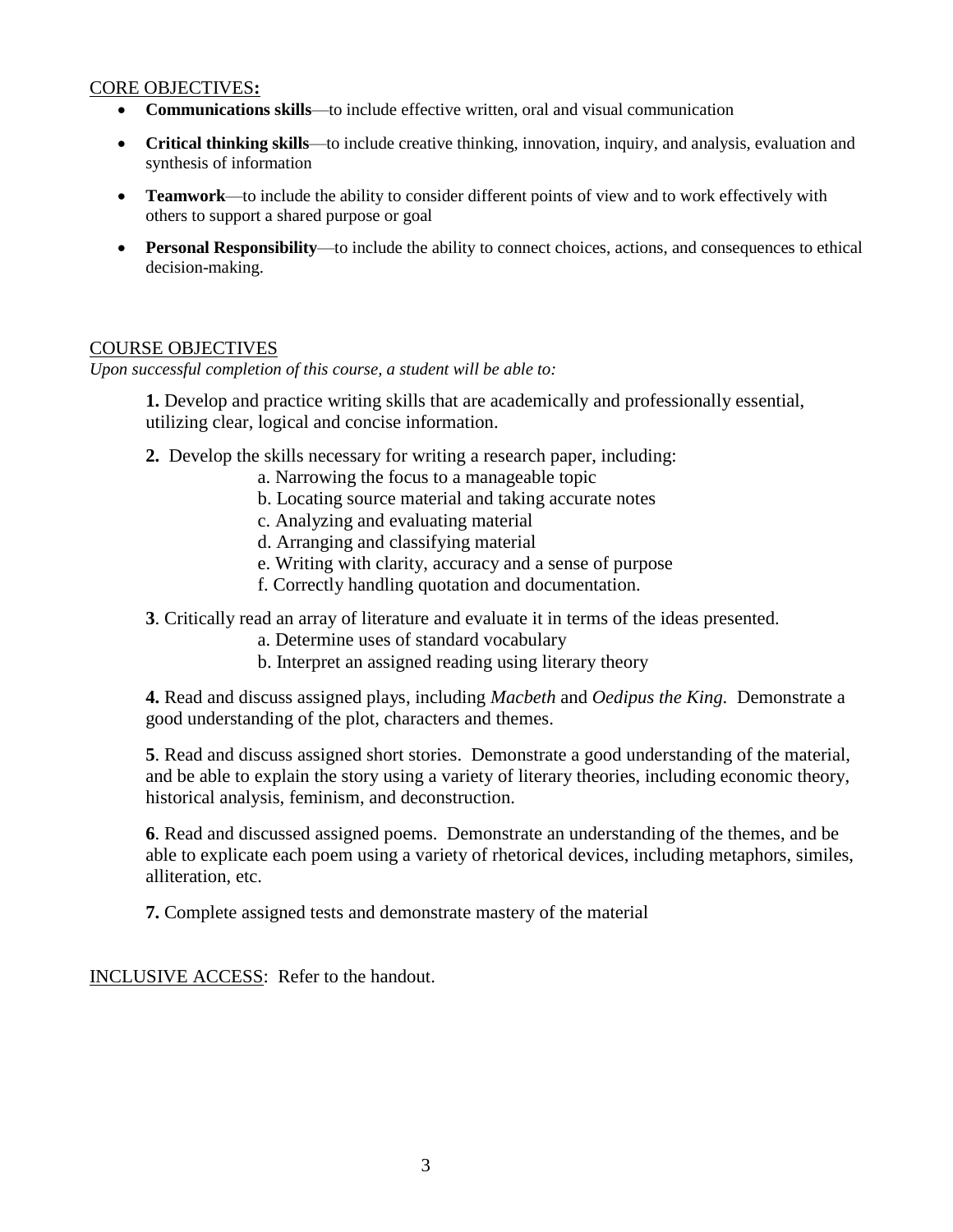# The Calendar ~ Spring, 2020

| <b>DATE</b>                  | <b>ASSIGNMENT</b>                                                                                                                             | <b>PAGES</b>                  |  |
|------------------------------|-----------------------------------------------------------------------------------------------------------------------------------------------|-------------------------------|--|
| Tue. Jan. 14 <sup>th</sup>   | Introduction to course, format and heading                                                                                                    |                               |  |
| Thurs. Jan. 16 <sup>th</sup> | The Ancient World<br><b>Three Cultures Tableau</b><br>First Research Paper assignment, MLA Review<br>English Dept. Grading Standards & Rubric | ppt                           |  |
| Tue. Jan. $21st$             | Gilgamesh - Introduction & Tablet I<br>$Gilgamesh$ – Tablets II – VI                                                                          | 54-65<br>$65 - 87$            |  |
| Thurs. Jan. 23rd             | Gilgamesh – Tablets $X - XI$                                                                                                                  | 96-110                        |  |
| Tue. Jan. 28 <sup>th</sup>   | The Hebrew Bible<br>Genesis<br>Genesis 21-29                                                                                                  | 110-117<br>117-121<br>128-137 |  |
| Thurs. Jan. 30 <sup>th</sup> | Job<br>Job<br>Psalms                                                                                                                          | 152-166<br>174-177<br>177-180 |  |
| Tues. Feb. 4 <sup>th</sup>   | Homer,<br>The Odyssey<br>The Odyssey Books I - III                                                                                            | 181-182<br>185-188<br>291-323 |  |
| Thurs. Feb. 6 <sup>th</sup>  | The Odyssey Books IV - V<br>Paper I is due                                                                                                    | 324-355                       |  |
| Tue. Feb. $11th$             | The Odyssey, Books XXII, XXIII & XXIV                                                                                                         | 546-594                       |  |
| Thurs. Feb. 13 <sup>th</sup> | <b>Unit Exam</b>                                                                                                                              |                               |  |
| Tue. Feb. 18 <sup>th</sup>   | Aesop & Fables                                                                                                                                | 582-586                       |  |
| Thurs. Feb. 20 <sup>th</sup> | Sappho<br>Ancient Athenian Drama & Aeschylus                                                                                                  | 594-602<br>603-613            |  |
| Tue. Feb. $25th$             | Sophocles, Oedipus the King                                                                                                                   | 660-680                       |  |
| Thurs. Feb. 27 <sup>th</sup> | Oedipus the King                                                                                                                              | 680-706                       |  |
| Tue. Mar. 3rd                | Plato<br>"The Parable of the Cave"                                                                                                            | 821-825<br>handout            |  |